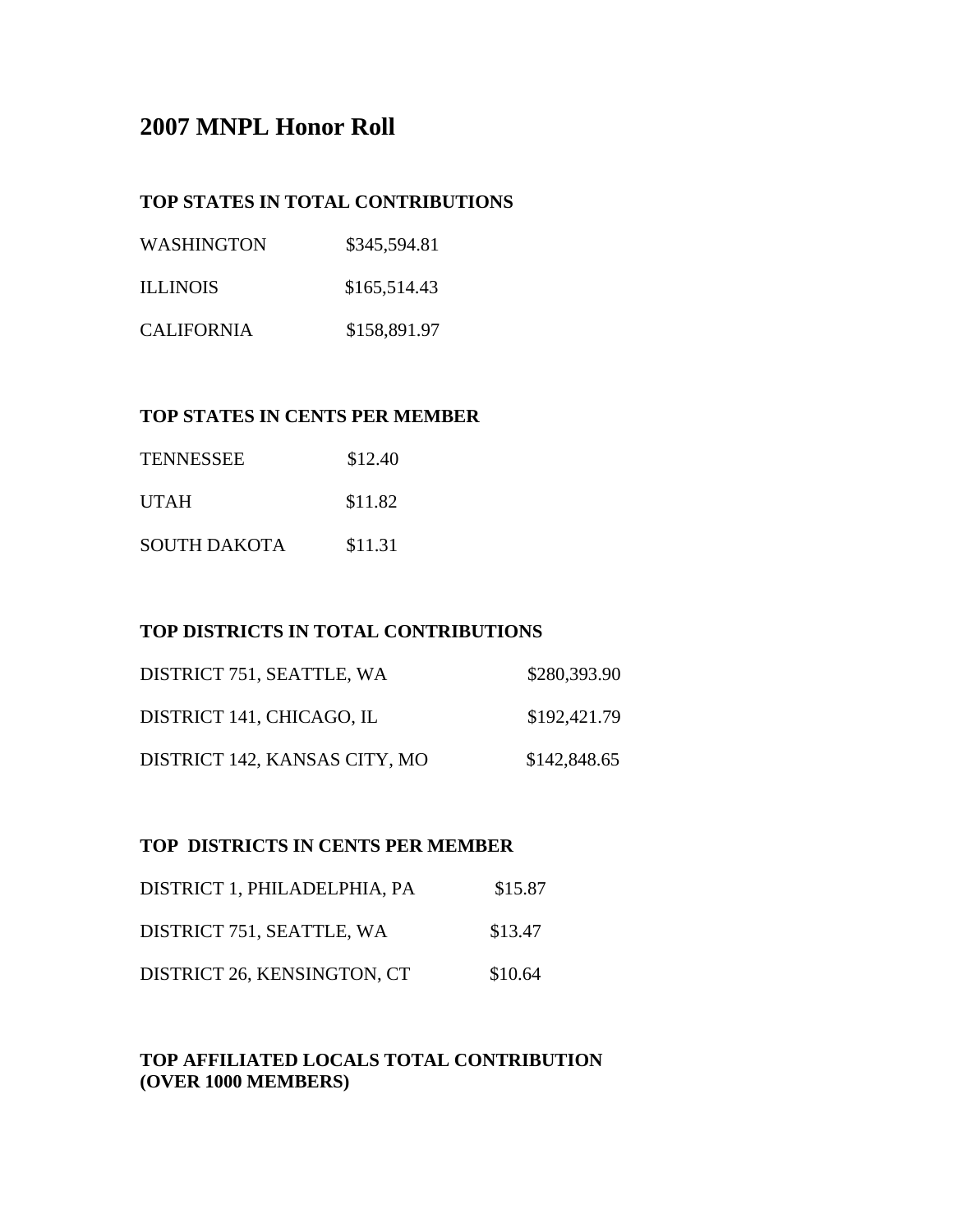| LOCAL 751C, SEATTLE, WA | \$92,176.87 |
|-------------------------|-------------|
| LOCAL 751A, SEATTLE, WA | \$91,849.43 |
| LOCAL 751F, SEATTLE, WA | \$74,575.66 |

#### **TOP AFFILIATED LOCALS CENTS PER MEMBER (OVER 100 MEMBERS)**

| LOCAL 1458, CHATTANOOGA, TN | \$48.43 |
|-----------------------------|---------|
| LOCAL 648, PHILADELPHIA, PA | \$37.31 |
| LOCAL W261, NORTH BEND, OR  | \$36.01 |

#### **TOP AFFILIATED LOCALS CENTS PER MEMBER (UNDER 100 MEMBERS)**

| LOCAL FL2, ARLINGTON, VA      | \$175.50 |
|-------------------------------|----------|
| LOCAL 821, ONTARIO, CA        | \$139.22 |
| LOCAL FL2174, CARSON CITY, NV | \$67.79  |

#### **LOCAL WITH HIGHEST PERCENTAGE OF SPONSORING MEMBERS (OVER 1,000 MEMBERS)**

| LOCAL 743, WINDSOR LOCKS, CT | 25% |
|------------------------------|-----|
| LOCAL 751C, SEATTLE, WA      | 12% |
| LOCAL 751F, SEATTLE, WA      | 11% |

## **LOCAL WITH SPONSORING MEMBERS OVER 100 BUT (LESS THAN 1,000 MEMBERS)**

LOCAL 831, CEDAR RAPIDS, IA 76%